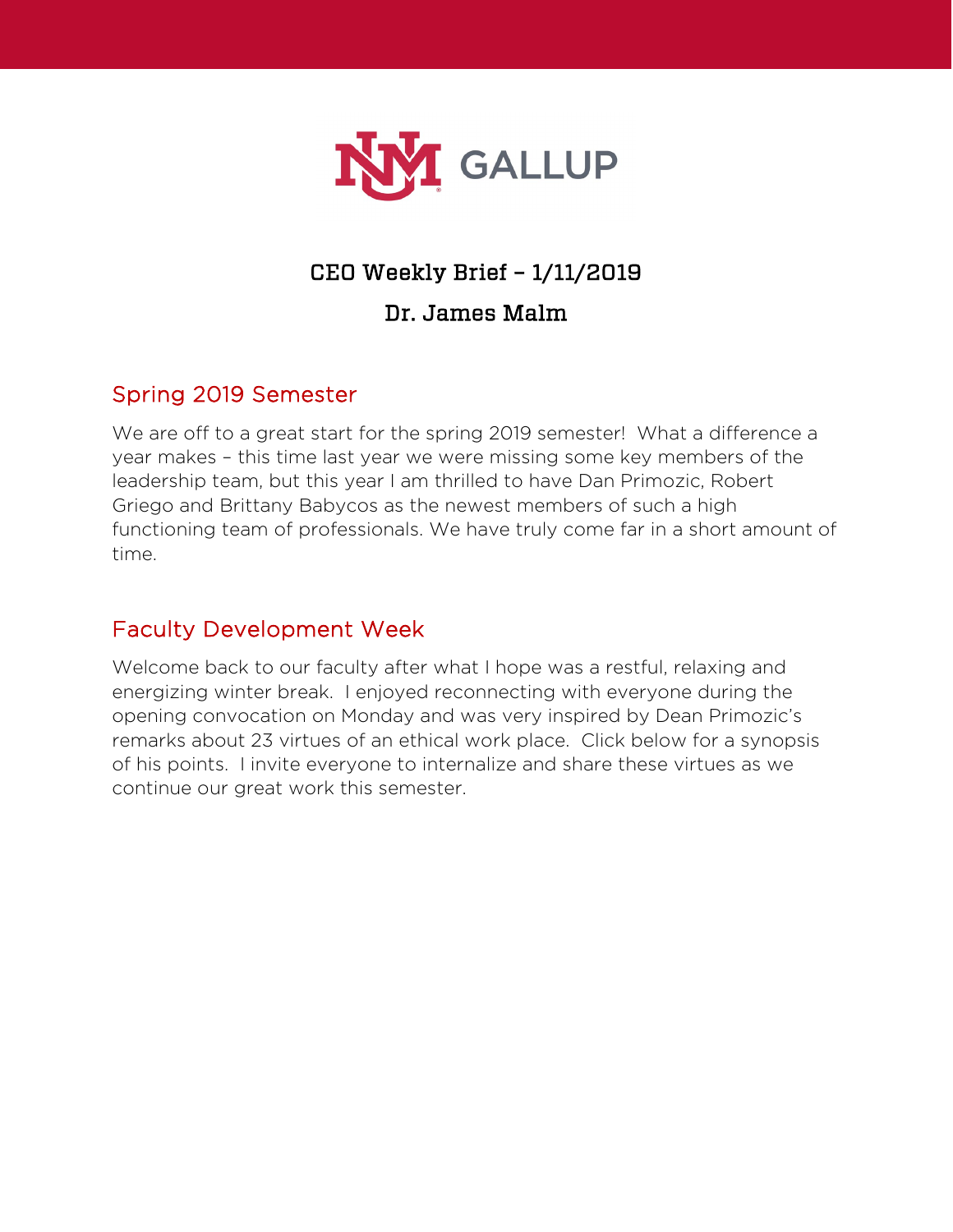

I had the opportunity to stop by each of the academic division meetings on Wednesday as part of faculty development week. Thanks to our division chairs for organizing these planning sessions, and heading us in the right direction for the new semester.



*Arts and Sciences division meeting as led by Chair Joe Kee*



*Division Chair Irene Den Bleyker leads a discussion during the Education, Health & Human Services meeting.*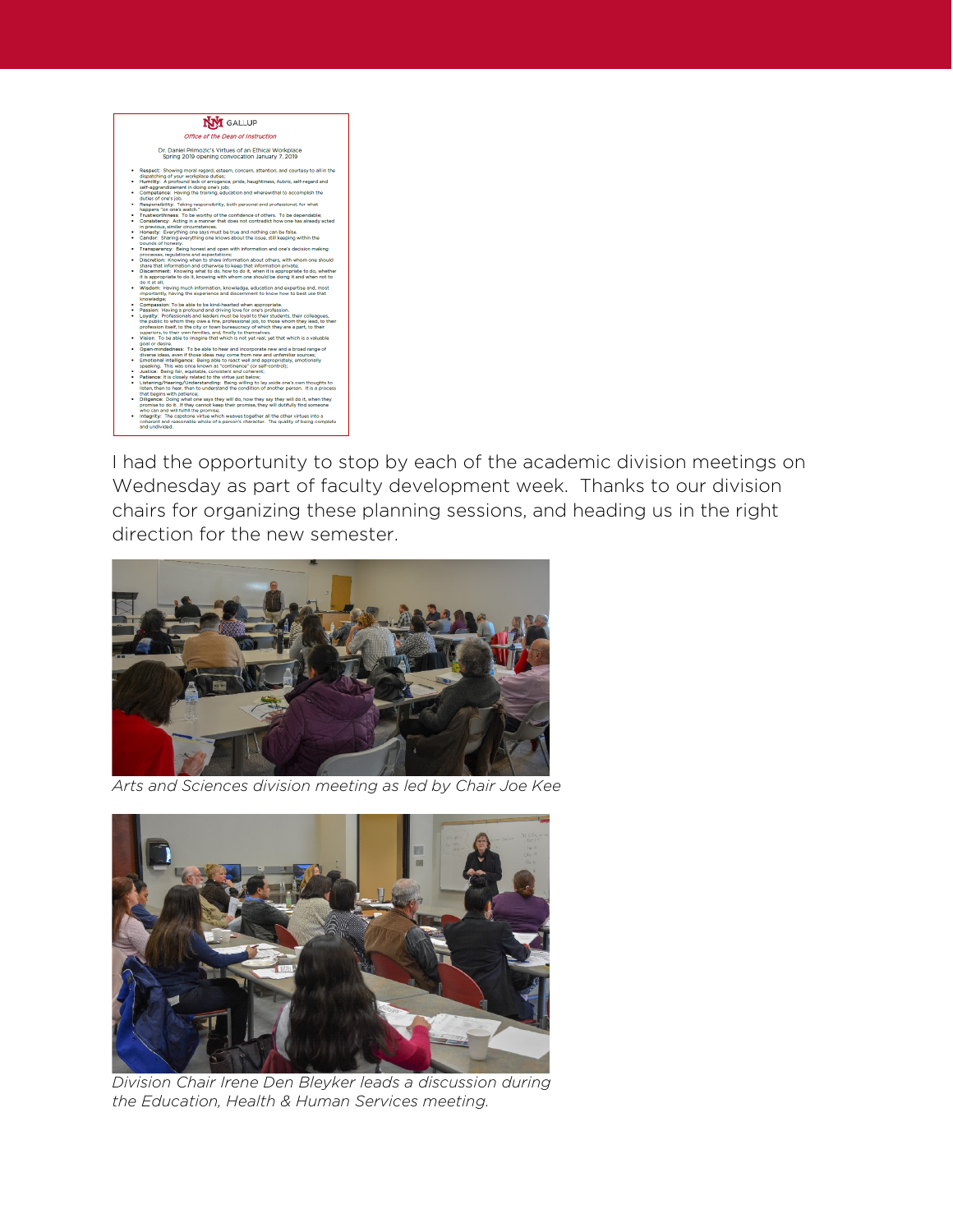

*Division Chair Mark Remilliard, of Business and Applied Technology, Workforce Development and Community Education meets with division faculty during development week.*

# Spring Enrollments

As of today, we are running a bit over enrollment numbers from the same time last year. Per the morning report provided by Registrar Suzette Wyaco, we are showing an increase in both head count and student credit hours. This is a great improvement over last spring semester and we will continue to carefully monitor the numbers.

|                             | <b>Spring</b><br>2018 | <b>Spring</b><br>2019 | <b>Difference</b> | <b>Percentage</b> | <b>Spring 2018 - Census Data</b> |        |
|-----------------------------|-----------------------|-----------------------|-------------------|-------------------|----------------------------------|--------|
|                             | 1/12/2018             | 1/11/2019             |                   |                   | HC                               | 1,950  |
| <b>Headcount</b>            | ,583                  | 1,720                 | 137               | 8.65%             | <b>SCH</b>                       | 18,761 |
| <b>Student Credit Hours</b> | 15,383                | 16,226                | 843               | 5.48%             | <b>FTE</b>                       | 1252.4 |

### Budget Update

As reported by Director of Business Operations Robert Griego at the local advisory board on Tuesday, we are showing a [slight increase of revenues over](https://gallup.unm.edu/pdfs/20190108BoardPacket.pdf)  [expenses for Reporting Period 5](https://gallup.unm.edu/pdfs/20190108BoardPacket.pdf) which ended November 30, 2018 (pages 6 and 7). This is great news and we have no budget shortfall alerts at this time. The \$150,000 surplus is in stark contrast to the \$400,000 predicted shortfall of this same time last year. A lot can happen in the months to come, however, and we do expect financial movement throughout the remainder of the fiscal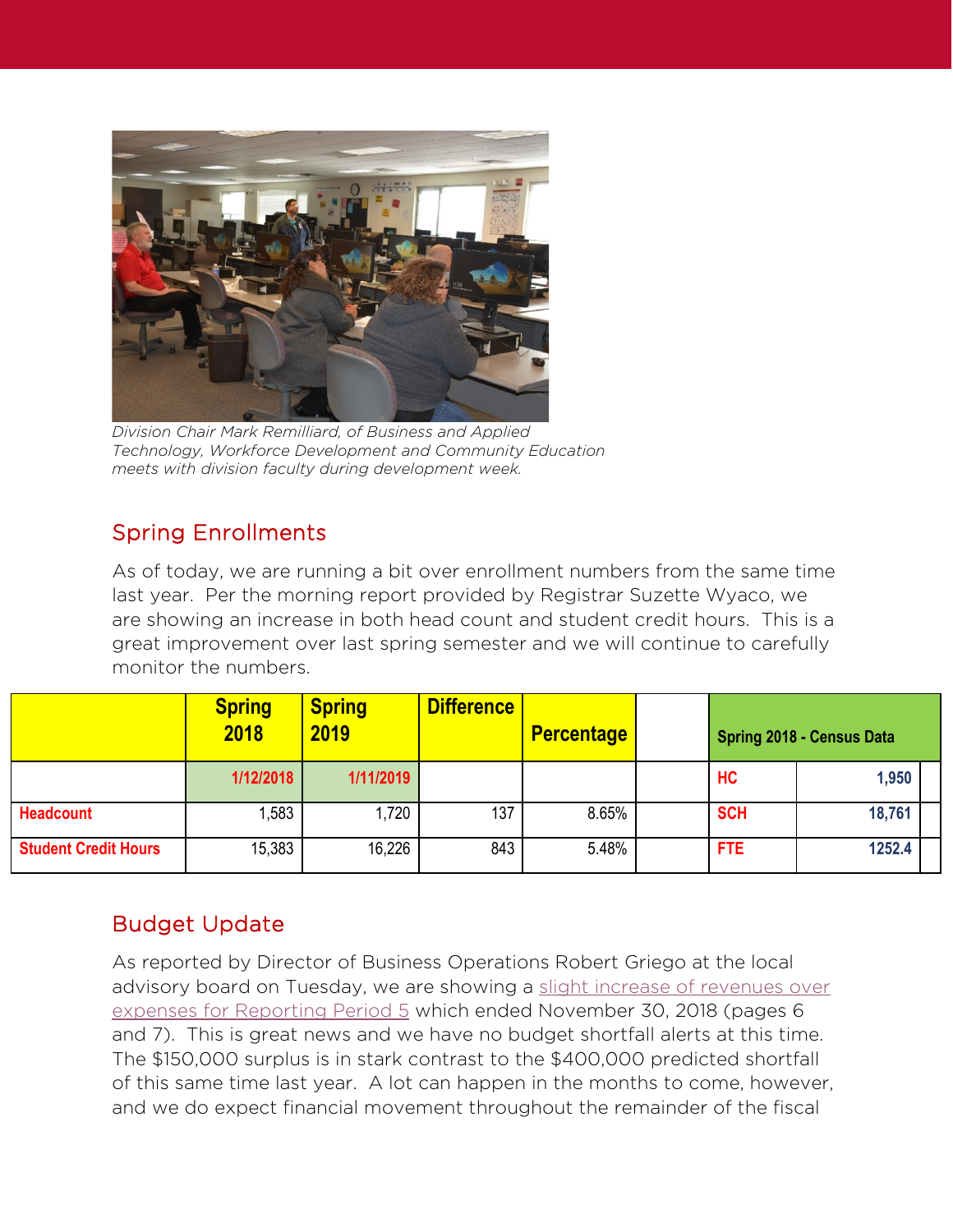year. We need to keep up the strong work of delivering on our mission in the most efficient and effective way possible.

### Higher Learning Commission

Many thanks to Dr. Pamela Cheek, associate provost for curriculum and assessment, for her development week presentation on the upcoming Higher Learning Commission accreditation visit. HLC representative David Cutri will be visiting the UNM-Gallup campus on March 1<sup>st</sup> as part of the accreditation team. Mr. Cutri is the executive director of internal audit and chief compliance officer at the University of Toledo. He will be evaluating UNM-Gallup on the five criteria of:

- 1) Mission
- 2) Integrity: Ethical and Responsible Conduct
- 3) Teaching and Learning: Quality, Resources and Support
- 4) Teaching and Learning: Evaluation and Improvement
- 5) Resources, Planning and Institutional Effectiveness

In advance of the actual HLC visit, we will host a "mock" visit early in February to assess our level of preparedness.

We were also tasked with preparing a 5,000 word institutional report which will help prepare the HLC team. You can link below to read the UNM-Gallup document. The preparation of the UNM-Gallup-specific report was guided by [Higher Learning Commission Guidelines for Multi-Campus Visits.](http://download.hlcommission.org/Multi-campusVisit_PRC.pdf) In collaboration with the provost's team of experts, we will be prepared to host the HLC reviewers for this ten-year reaccreditation process.



As was mentioned in last week's brief, the larger UNM institution-wide [assurance document,](http://hlc2019.unm.edu/assurance-argument.html) which lays the foundation for the HLC visit, is now available for review and comment. This document contains refreshingly strong statements about our university and I encourage everyone to read and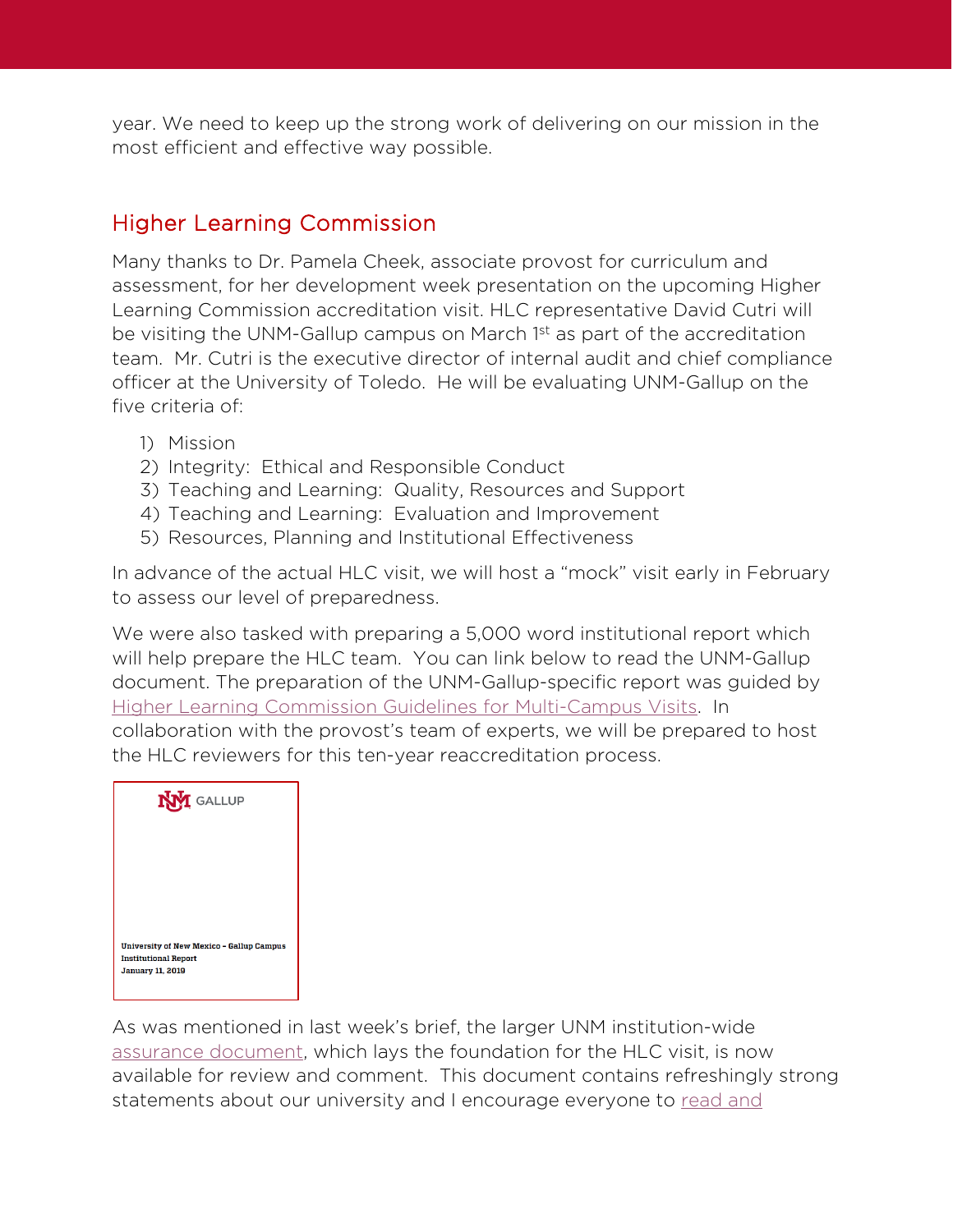[comment](http://hlc2019.unm.edu/assurance-argument.html) on the many points and in so doing understand the important roles we each play in the workings of our institution.

#### Environmental Scan

Results of the long-anticipated environmental scan were released and presented yesterday. The study proved to be a highly scientific, thoroughly researched and professionally analyzed report which will provide data to inform our decision-making processes. I appreciate the months of work undertaken by Senior Institutional Researcher Brittany Babycos to collect, examine, evaluate and present this exploratory information. The initial report is just the beginning of forthcoming information regarding our work to interpret relevant facts and perceptions about our institution as well as our relationship with our community. Please refer to the slide deck below for the entire presentation. A printed version of the environmental scan will be made available in the coming months.



### Legislative Calendar

As we head into the 2019 legislative session, I have several key events on my calendar which will allow UNM-Gallup to advocate for our needs and bring awareness of our campus to our legislative leaders in Santa Fe. I am looking forward to sharing our five-year capital plan for \$11.25 million in general obligation bond and severance tax requests. I also strongly support the financial agenda of the New Mexico Association of Community Colleges' 8%- 2%-5% requests. NMACC will be asking for 8% in new funding for member community colleges, a 2% funding formula performance redistribution and a 5% compensation increase.

UNM-Day will be on Monday, January 28<sup>th</sup>. This is a special day where many different departments and key administrators will highlight accomplishments